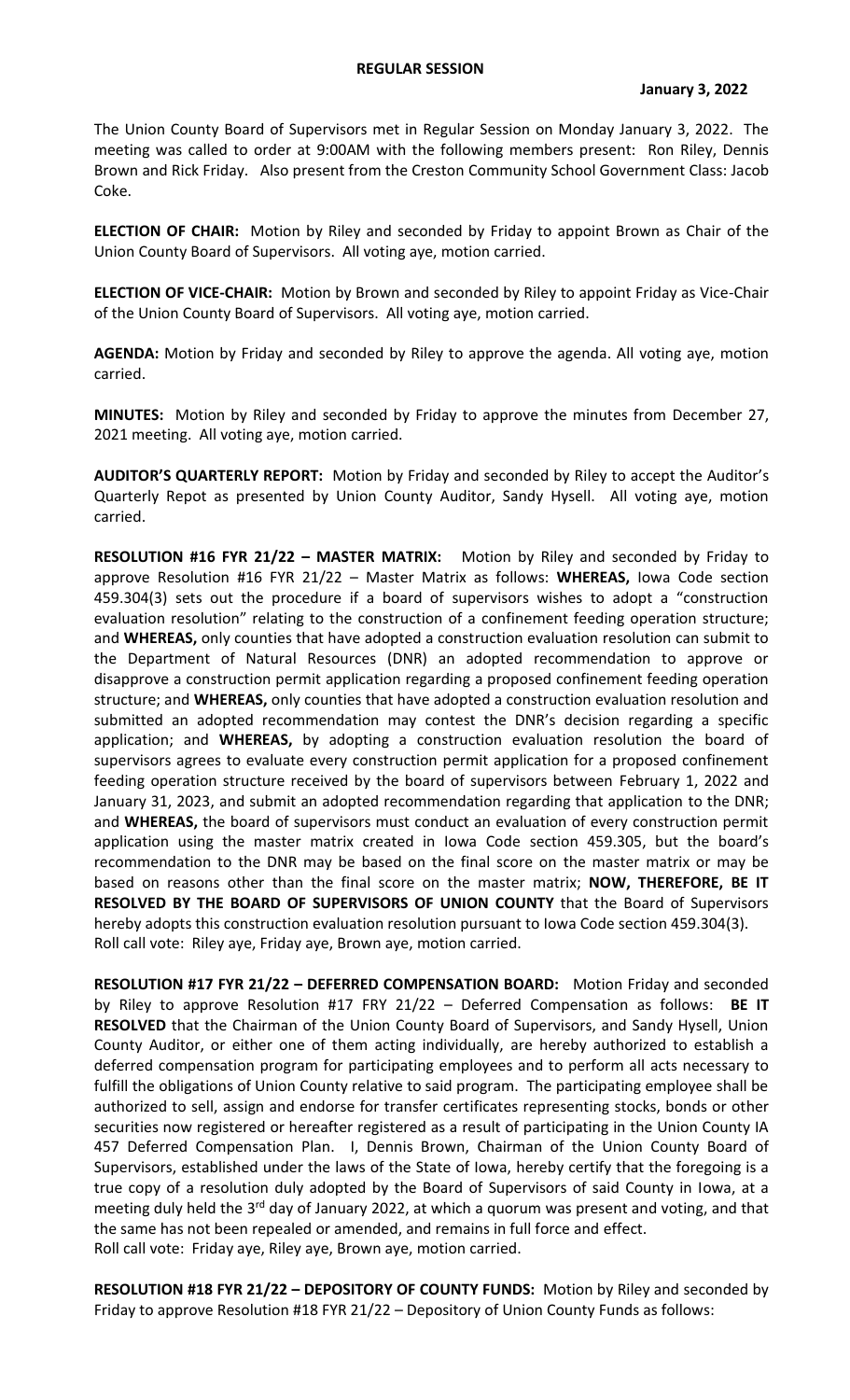**BE IT RESOLVED** that the Union County Board of Supervisors of Union County, Iowa approves the following list of financial institutions to be depositories of the Union County funds in conformance with all applicable provisions of Iowa Code Chapters 452 and 453 (1983) as amended by 1984 Iowa Acts, S.F. 2220. The Recorder, Treasurer, Sheriff, Auditor is hereby authorized to deposit the Union County funds in amounts not to exceed the maximum approved for each respective financial institution as set out below:

|            | <b>Name of Depository Office</b> | Location   | <b>Maximum Balance In Effect</b><br><b>Under Prior Resolution</b> | <b>Maximum Balance In Effect</b><br><b>Under This Resolution</b> |
|------------|----------------------------------|------------|-------------------------------------------------------------------|------------------------------------------------------------------|
| Recorder:  | IA St Savings Bank               | Creston    | 150,000.00                                                        | 150,000.00                                                       |
| Treasurer: | <b>Great Western Bank</b>        | Creston    | 2,000,000.00                                                      | 1,000,000.00                                                     |
|            | <b>State Savings Bank</b>        | Creston    | 1,000,000.00                                                      | 1,500,000.00                                                     |
|            | First Nat'l Bank                 | Creston    | 5,000,000.00                                                      | 2,000,000.00                                                     |
|            | IA St Savings Bank               | Creston    | 8,000,000.00                                                      | 9,000,000.00                                                     |
|            | <b>PCSB</b>                      | Creston    | 2,000,000.00                                                      | 2,000,000.00                                                     |
|            | IA Public Agency % Norwest Bank  | Des Moines | 1,000,000.00                                                      | 4,500,000.00                                                     |
| Sheriff:   | First Nat'l Bank                 | Creston    | 350,000.00                                                        | 350,000.00                                                       |
|            | <b>PCSB</b>                      | Creston    | 100,000.00                                                        | 100,000.00                                                       |
|            | IA St Savings Bank               | Creston    | 25,000.00                                                         | 25,000.00                                                        |
| Auditor:   | First Nat'l Bank                 | Creston    | 25,000.00                                                         | 25,000.00                                                        |
|            | <b>PCSB</b>                      | Creston    | 25,000.00                                                         | 25,000.00                                                        |

Treasurer's Office to have funds on hand each day, not to exceed \$1,200.

Roll call vote: Riley aye, Friday aye, Brown aye, motion carried.

**OFFICIAL NEWSPAPERS:** Motion by Friday and seconded by Riley to approve the Creston News Advertiser and Afton Star as the official newspapers of Union County. All voting aye, motion carried.

**RESOLUTION #19 FYR 21/22 – RECORD RETENTION:** Motion by Riley and seconded by Friday to approve Resolution #19 FYR 21/22 – Record Retention as follows: The following is a list of records, which are to be destroyed (after appropriate documents are scanned and checked) by burning in accordance with law and as authorized by the Union County Board of Supervisors on January 3, 2022. County records included are:

| <b>RECORDS</b>                                  | <b>DESTROYED AFTER</b>               |
|-------------------------------------------------|--------------------------------------|
| Receipts                                        | 1 yr After Audit                     |
| <b>Secondary Roads Receipts</b>                 | 1 yr After Audit                     |
| Claims                                          | 2 yr after Audit                     |
| <b>Mental Health Copies for Claims</b>          | 2 yr after Audit                     |
| <b>Handwritten Claims</b>                       | 2 yr after Audit                     |
| Payroll time cards and Ledgers                  | 5 yr after                           |
| Annual reports receipts, expenditures, balances | 10 <sub>yr</sub>                     |
| General ledger, expenditure & revenue ledgers   | 10 <sub>yr</sub>                     |
| <b>Closed Session Tapes</b>                     | 10 <sub>yr</sub>                     |
| <b>Board AGENDA</b>                             | Administrative & legal values ended. |
| Health Insurance Reports                        | Administrative & legal values ended. |
| Returned Homestead & Military disallowances     | Administrative & legal values ended. |
| <b>Recommended Retention</b>                    |                                      |

Roll call vote: Riley aye, Friday aye, Brown aye, motion carried.

**RESOLUTION #20 FYR 21/22 – SUPERVISORS ORGANIZATION:** Motion by Riley and seconded by Friday to approve Resolution #20 FYR 21/22 – Supervisors Organization as follows: **BE IT RESOLVED**  by the Union County Board of Supervisors that their regular meeting days be set for each Monday of the month and claims will be approved the second and fourth Mondays of each month. Special sessions to be held on Wednesday when possible. Business will be conducted pursuant to Robert's Rules of Order except, Chairman of the Board can make motions or seconded motions for prompt flow of business. No bills will be allowed unless they carry the approval of the officer empowered to order the same. That the aid of the Poor must be obtained through the County General Relief Designee (MATURA Action Corporation) or Chair of the Board of Supervisors. That all claims must be itemized in full with vendor invoice and signed by office head. Claims must be filed in the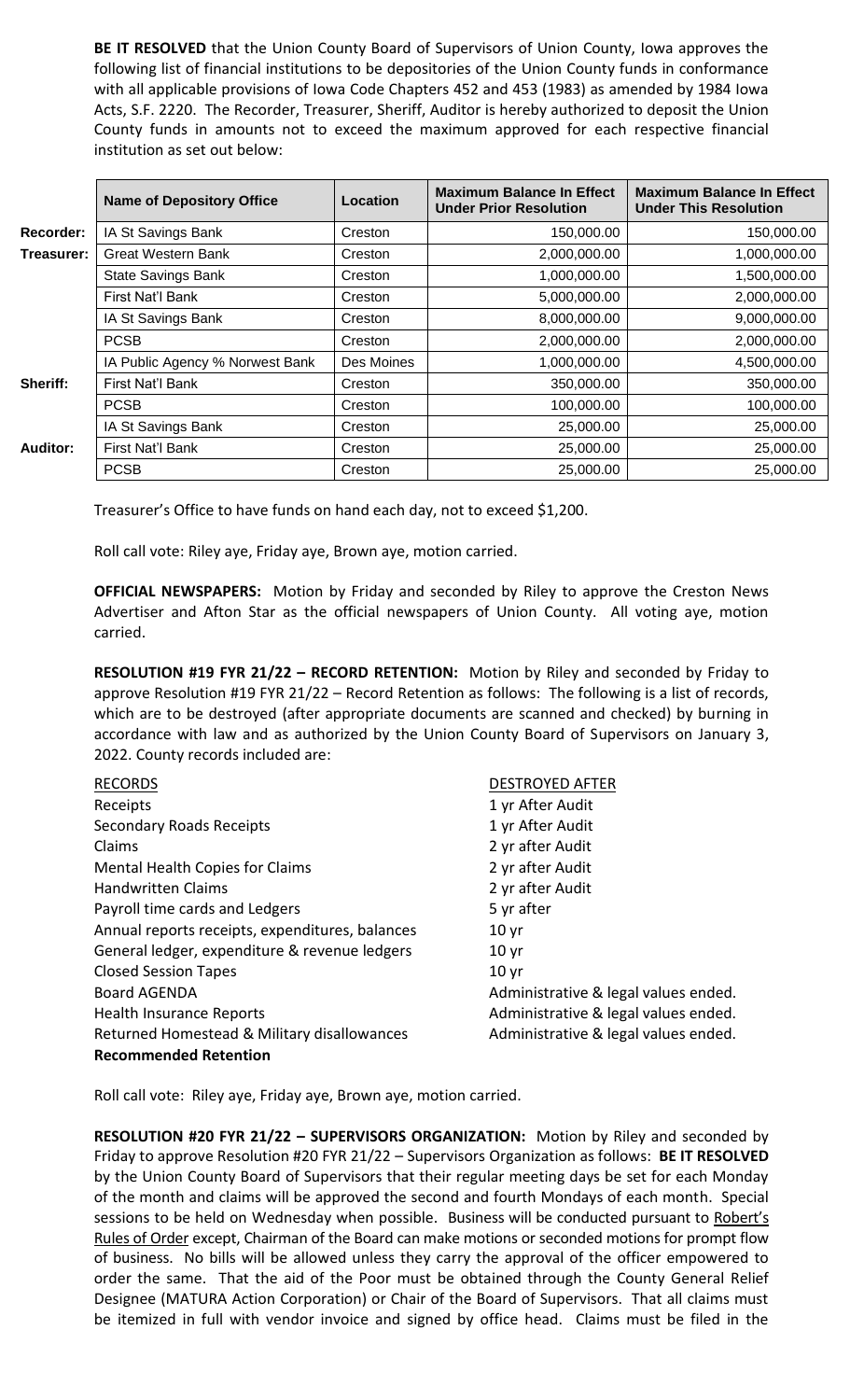Auditor's office by noon on Thursday proceeding the weekly session of the Board, exceptions with the discretion of the Board.

Roll call vote: Friday aye, Riley aye, Brown aye, motion carried.

**TREASURER CERTIFICATION OF APPOINTMENTS:** Motion by Friday and seconded by Riley to approve the Certification of Appointment for Union County Driver's License Deputy, Stacey Graham for a period from January 1, 2022 to December 31, 2022 as appointed by Union County Treasurer, Kelly Busch. All voting aye, motion carried.

**UNION COUNTY INVESTMENT POLICY-TREASURER:** Motion by Riley and seconded by Friday to approve the Union County Treasurer's Investment Policy. All voting aye, motion carried.

**BOARD OF HEALTH APPOINTMENTS:** Motion by Riley and approved by Friday to reappoint Jim Ide to the Board of Health. All voting aye, motion carried.

**CONDEMNATION COMMISSION:** Motion by Friday and seconded by Riley to approve the Condemnation Commission as follows: LICENSED REAL ESTATE BROKERS OR SALESPERSON: Chris Lane, Retta Ripperger, Korina Loudon, Bruce Jamie Travis, and Diane Poore. BANK AND/OR LOAN AGENCIES: Paul Fuller, Chris Eaton, Randy Ringsdorf, Scott Coen and Maggie McGehee OWNERS OF CITY PROPERTY: Katie Turner, Gail Peterson, Kent Forbes, Morris Conklin and Mike Rollings OWNERS-OPERATORS OF AGRICULTURE PROPERTY: Mary Seales, Cole Lacina, Ann Moore and Leslie Wurster All voting aye, motion carried.

**CIVIL SERVICE BOARD APPOINTMENTS:** Motion by Riley and seconded by Friday to reappoint Mel McKie to the Civil Service Board. All voting aye, motion carried.

**MEDICAL EXAMINERS REAPPOINTMENTS:** Motion by Riley and seconded by Friday to approve the Medical Examiners for Union County as follows: Jacqueline Welchan, Daniel Walker, Lonnie Miller, Brett Weis and Jennifer Worisek. All voting aye, motion carried.

**SUPERVISORS ASSIGNMENTS AND APPOINTMENTS:** Motion by Riley and seconded by Friday to approve the following Supervisors Assignments and Appointments:

| <b>BOARD</b>                                    | PRIMARY NAME             | <b>ALTERNATE NAME</b> |
|-------------------------------------------------|--------------------------|-----------------------|
| 5th Judicial Comm. Board, Des Moines            | <b>Rick Friday</b>       | Dennis Brown          |
| <b>Airport Redistricting Commission</b>         | Rick Friday/Ron Riley    |                       |
| Connections: Area Agency on Aging               | Ron Riley                | <b>Rick Friday</b>    |
| Atura: Transportation                           | Ron Riley                | <b>Rick Friday</b>    |
| County Board of Health                          | Dennis Brown             | Ron Riley             |
| Southern Hills Mental Health                    | Ron Riley                | Dennis Brown          |
| <b>Crossroads Mental Health</b>                 | Dennis Brown             | Ron Riley             |
| <b>Decatorization Board</b>                     | <b>Rick Friday</b>       | Dennis Brown          |
| <b>Emergency Management Commission</b>          | Dennis Brown             | <b>Rick Friday</b>    |
| <b>E911 Service Board</b>                       | Tamara Fitzgerald        | Dennis Brown          |
| <b>Health Insurance Committee</b>               | Dennis Brown             | <b>Rick Friday</b>    |
| Heartland Management Alliance (Innovative-Sirf) | Ron Riley                |                       |
| <b>LEC Board</b>                                | Rick Friday/Dennis Brown | Ron Riley             |
| Matura Action                                   | <b>Rick Friday</b>       | Dennis Brown          |
| PrairieSolid Waste Agency Board                 | Ron Riley                | <b>Rick Friday</b>    |
| <b>RC&amp;D Committee</b>                       | Ron Riley                | Dennis Brown          |
| <b>REAP</b>                                     | <b>Rick Friday</b>       | Ron Riley             |
| Regional E911 Board                             | Tamara Fitzgerald        | Dennis Brown          |
| <b>RWIB</b>                                     | Dennis Brown             | Ron Riley             |
| <b>SICOG Project Board</b>                      | Ron Riley                | <b>Rick Friday</b>    |
| Southern Iowa Trolley                           | <b>Rick Friday</b>       | Ron Riley             |
| Union County Economic Development Commission    | <b>Rick Friday</b>       | Ron Riley             |
| <b>Union County Public Funding</b>              | <b>Rick Friday</b>       | Ron Riley             |
| Zoning Board of Adjustments-Afton               | Dennis Brown             |                       |
| Union County Health Care Coalition              | <b>Rick Friday</b>       | Dennis Brown          |
| <b>Courthouse Security</b>                      | Ron Riley                | Dennis Brown          |
|                                                 |                          |                       |